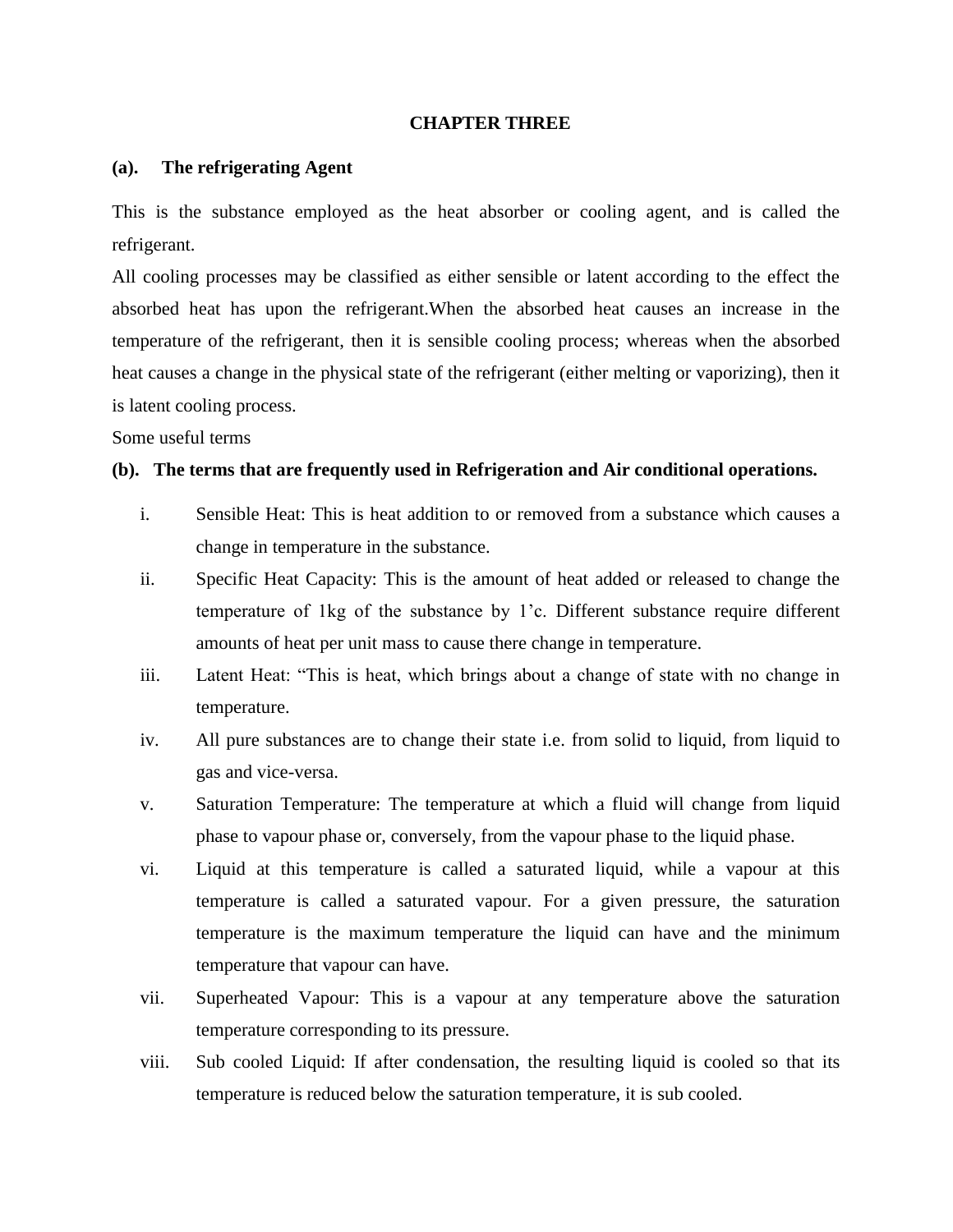- ix. Critical Temperature: The temperature of a gas may be raised to a point such that it cannot become saturated regardless of the amount of pressure applied. The critical temperature of any gas is the highest temperature that the gas can have and still be condensable by the application of pressure.
- x. Critical Pressure: Critical pressure is the lowest pressure at which a substance can exist in the liquid state at its critical temperature; that is, it is the saturation pressure at the critical temperature.
- xi. Condensation: Condensation of vapour may be accomplished in several ways:
	- i. By extracting heat from vapour;
	- ii. By increasing the pressure of the vapour.
	- iii. By some combination of these two methods.
- **b. Refrigerant**: It is the working medium used in refrigeration systems is called the refrigerant. It is the heat carrying medium, which during the refrigerating cycle (i.e. compression, condensation, expansion and evaporation) it absorbs heat from a low temperature system and discard the absorbed heat to a higher temperature system. The natural ice, the mixture of ice and salt were the first refrigerants, later ether,  $NH_3$ ,  $SO_2$ , methyl chloride and  $CO<sub>2</sub>$  came into use as refrigerants, in compression cycle refrigeration machines, most of the early refrigerants have been discarded for safety reasons, and lack of thermal or chemical stability. In the present days refrigerants such as halo-carbon and hydro-carbon compounds are used for air conditioning and refrigeration applications. The suitability of a particular refrigerant for a certain application is determined by its cost, thermodynamic, physical, chemical and other various practical factors and properties. There is no single refrigerant that is suitable for all applications, hence no refrigerant. A certain refrigerant may be preferred for a particular application because of its advantages for that purposes, nevertheless it still has some disadvantages when viewed with a different perspective. Therefore when choosing a refrigerant for an application the one that has greater advantages and less disadvantages will be preferred.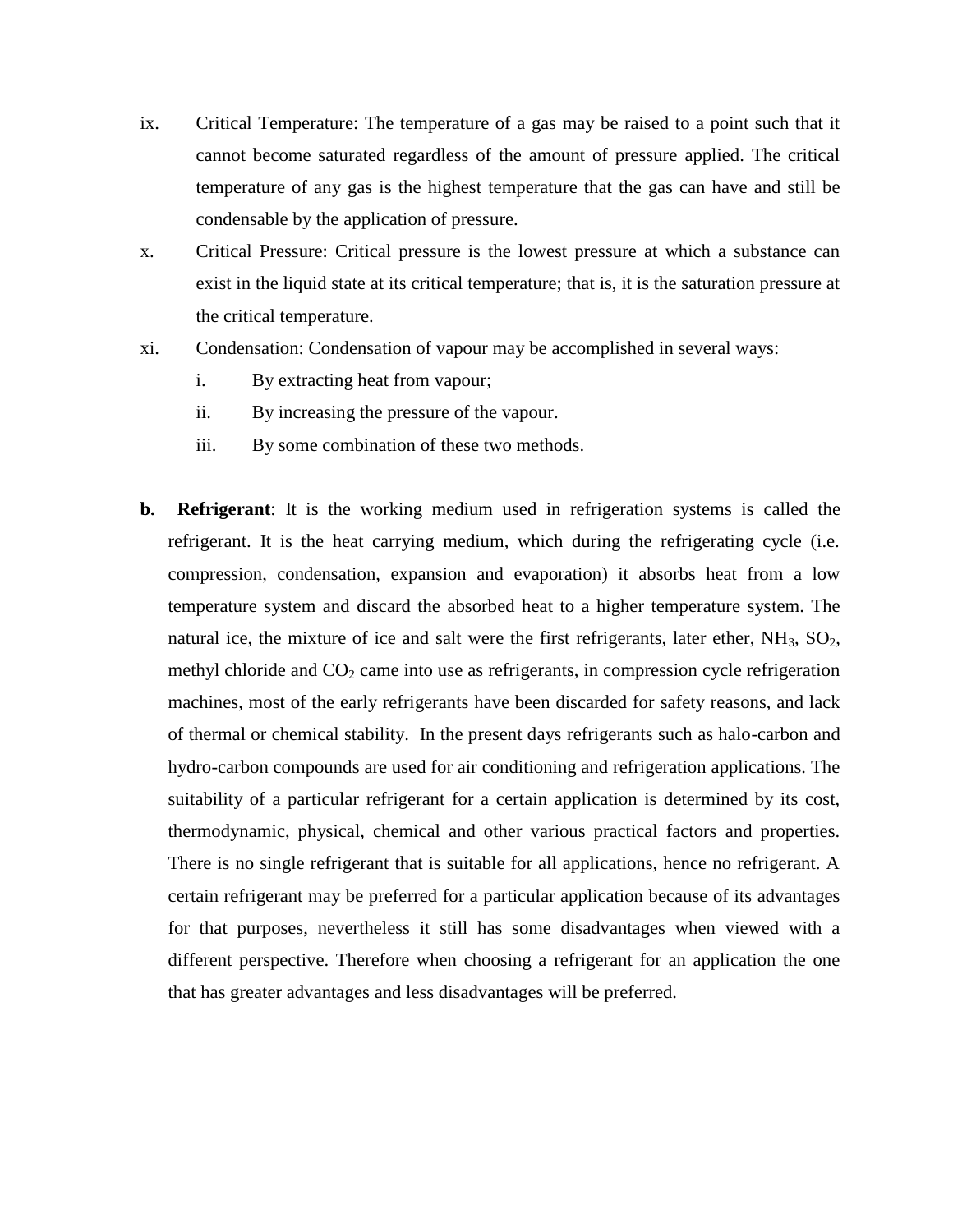## **c. Desirable properties of a Refrigerant**

We have earlier stated that no refrigerant is an ideal refrigerant; nevertheless we accept the refrigerant with the following properties to be ideal:

- Low boiling point, high latent heat of vaporisation, low specific heat of liquid low specific volume of vapour, non-corrosive to metal, non-flammable and non-explosive, non-toxic, low cost, easy to be liquefied at moderate pressure and temperature, easy to locate leaks by odour or suitable indicators, and mixes well with oil.
- The standard comparison of refrigerants, as used in the refrigeration industry, is based on an evaporating temperature 0f -15<sup>0</sup>c and a condensing temperature of  $+30^0c$

Classification of the desirable properties or characteristics of Refrigerant:

(i) Thermodynamics (ii) Physical and chemical, (iii) safety groups.

# **i. Thermodynamic characteristics:**

- (a) High latent enthalpy of vaporization: this ensures a large refrigerating effect per unit mass of the refrigerant circulated in a small capacity system, too low of a flow rate may actually lead to problems.
- (b) Low freezing temperatures: otherwise large amounts of power will be required for compression.
- (c) Positive evaporating pressure: pressure in the evaporator should be above atmospheric pressure to prevent air from leaking into the system.
- (d) Relatively low condensing pressure: to prevent expensive piping and equipment.

# **ii. Physical and chemical characteristics:**

- (a) High dielectric strength of vapour: this permits the use of hermetically sealed compressors where vapour may come in contact with motor windings.
- (b) Good heat transfer characteristics: Thermo physical properties are required that high heat transfer coefficient can be obtained. This includes properties such as density, heat, viscosity, and thermal conductivity.
- (c) Satisfactory oil solubility: a system must be designed with oil solubility characteristics in mind, so that if oil is dissolved in the refrigerant or vice versa, it will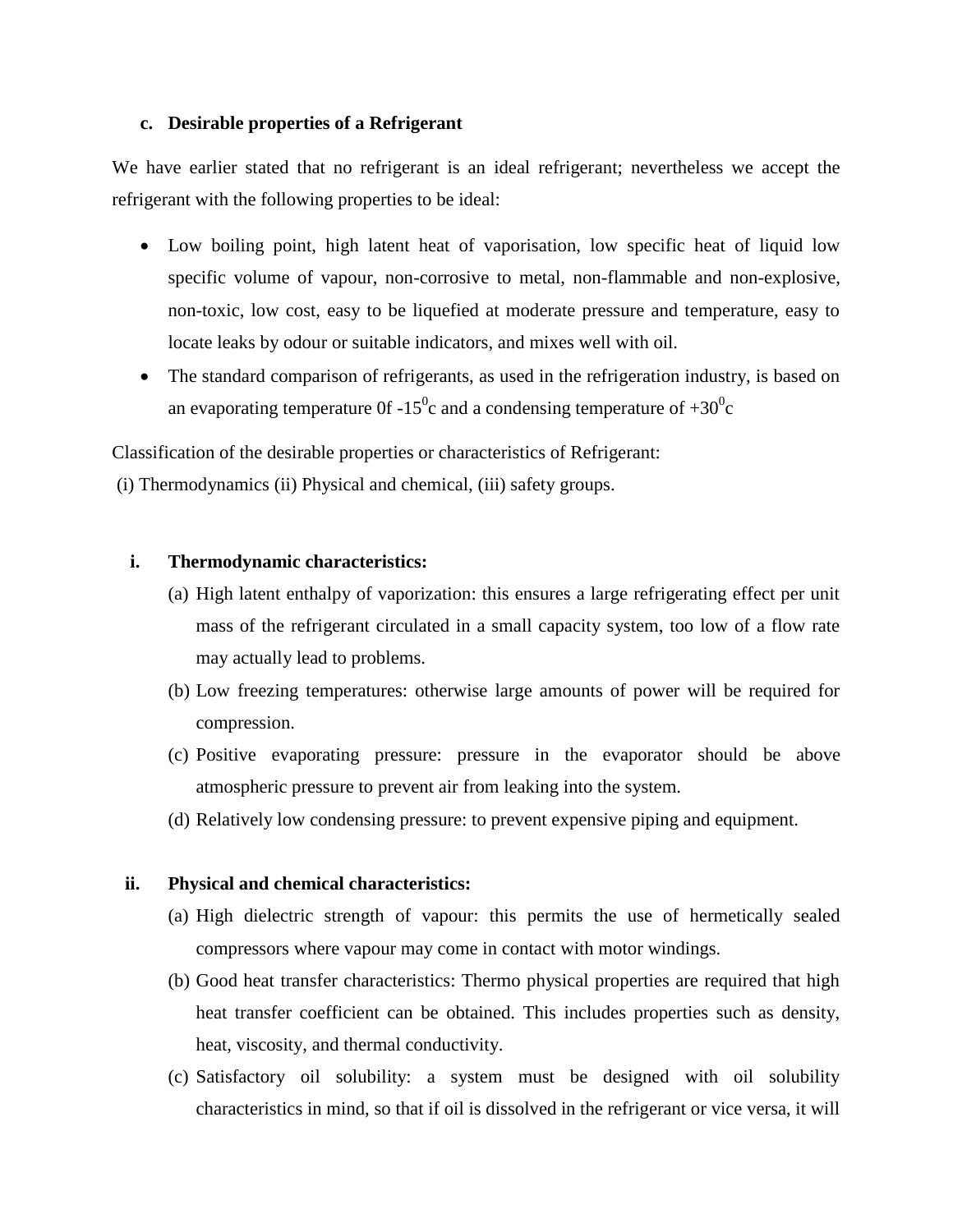not affect lubrication and heat transfer characteristics and also will not lead to oil logging in the evaporator.

- (d) Low water solubility: this characteristic is essential because water in a refrigerant can lead to corrosion or freeze up in the expansion devices.
- (e) Inertness and stability: the refrigerant must not react with materials it will contact and its own chemical make-up must not change with time.

#### **iii. Safety:**

- (a) Non-flammability: refrigerant should not burn or aid combustion when mixed with air.
- (b) Non-toxicity: it should not be toxic to humans either directly or indirectly through foodstuffs.
- (c) Non-irritability: of the refrigerant means it should not cause irritation to human eyes, nose, lungs or skin.

In addition to the classes of characteristics stated above, it should be relatively low in cost and be easy to detect leaks when arise.

## **d. Designation System for Refrigerant (Assigning number to each refrigerant)**

The ASHRAE designation system has been used in assigning a number to each refrigerant. In this system the halo-carbons and hydrocarbons are designated as follows:

- (1) The first digit on the right is the number of fluorine (F) atoms in a molecule.
- (2) The second digit from the right is one more than the number of hydrogen (H) atoms in a molecule.
- (3) The third digit from the right is one less than the number of carbon (C) atoms, but when the digit is zero, the number is omitted.

Inorganic refrigerants are designated by adding 700 to the molecular weight of the compound. For example water (H2O) has molecular weight of 18 and its ASHRAE designation as a refrigerant is 718. The ASHRAE number designation for dichlorotetra-fluoroethane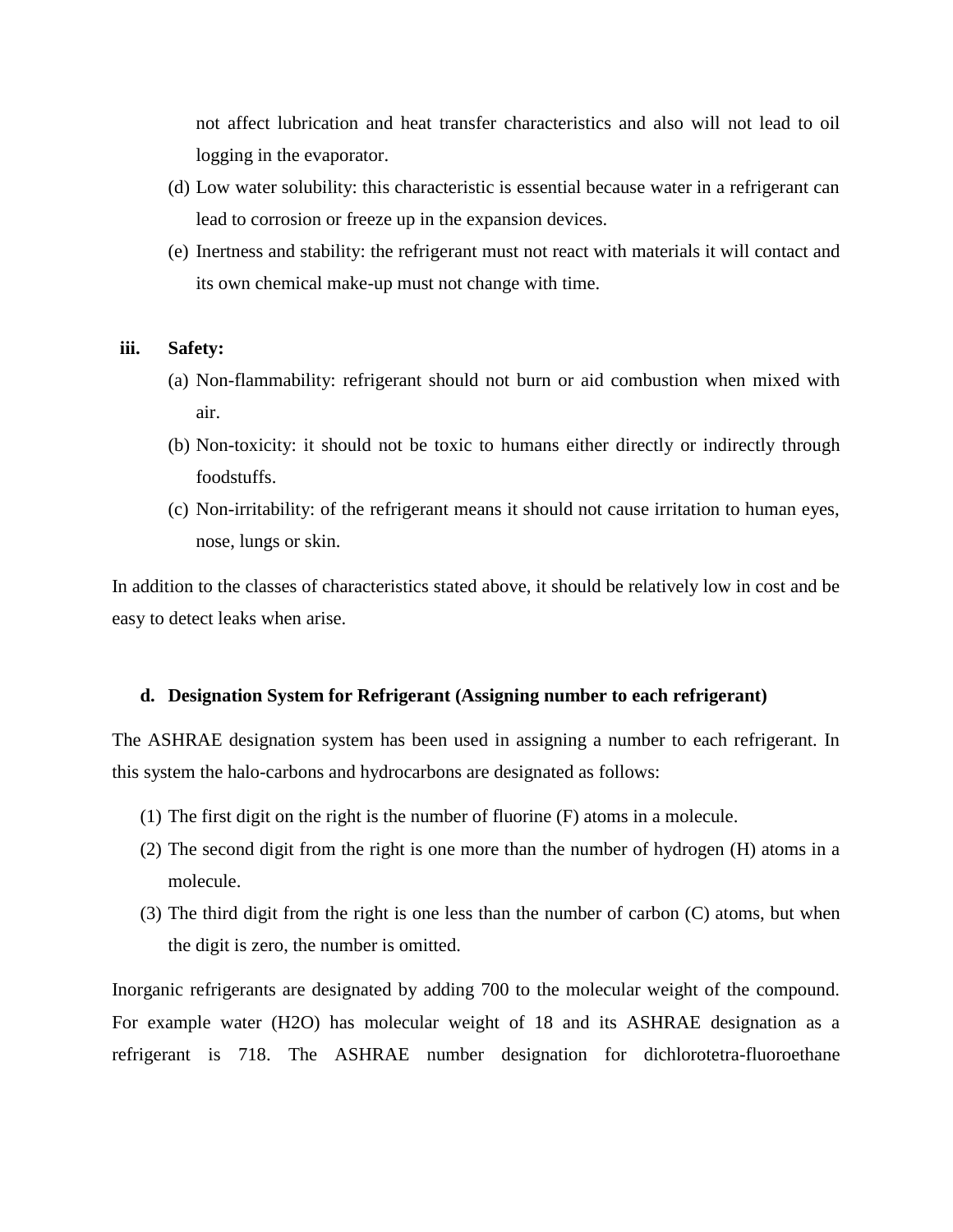(CCIF2CCIF2) can be determined as follows: there are four fluorine atoms, and two carbon atoms per molecule. Thus the ASHRAE designation is:

|  | $C$ H F |                             |
|--|---------|-----------------------------|
|  |         | $(2-1)$ $(0+1)$ $(4) = 114$ |

Thus the refrigerant number of  $CCIF_2CCIF_2$  is R-114,

Also, for monochloropenta-fluoroetthane  $(CCIF<sub>2</sub>CF<sub>3</sub>)$ 

 C H F  $(2-1)$   $(0+1)$   $(5) = 115$ 

Thus the refrigeration number of  $CCIF_2CF_3$  is R-115.

The general chemical formula for the refrigerant (methane or ethane base) is:  $C_m H_n Cl_p F_q$ .

| S/N | Refrigerant | Chemical name               |                                              |
|-----|-------------|-----------------------------|----------------------------------------------|
|     | number      |                             |                                              |
| 1.  | $R-11$      | Trichloromonofluoromethane  | <b>CCL3F</b>                                 |
| 2.  | $R-12$      | Dichlorodifluoromethane     | CCL2F2                                       |
| 3.  | $R-13$      | Monochlorotrifluoromethane  | CCLF3                                        |
| 4.  | $R-14$      | Carbontetrafluoride         | CF4                                          |
| 5.  | $R-21$      | Dichloromonofluoromethane   | <b>CHCL2F</b>                                |
| 6.  | $R-22$      | Monochlorodifluoromethane   | CHCLF <sub>2</sub>                           |
| 7.  | $R-30$      | Methylene chloride          | CH <sub>2</sub> CL <sub>2</sub>              |
| 8.  | $R-40$      | Methyl chloride             | CH3CL                                        |
| 9.  | $R-100$     | Ethyl choride               | C <sub>2</sub> H <sub>5</sub> C <sub>L</sub> |
| 10. | $R-113$     | Trichlorotrifluoroethane    | <b>CCL2FCCLF2</b>                            |
| 11. | $R-114$     | Dichlorotetrafluoroethane   | <b>CCLF2CCLF2</b>                            |
| 12. | $R-115$     | Monochloropentafluoroethane | CCLF2CF3                                     |

Table 3. The commonly used halocarbon refrigerants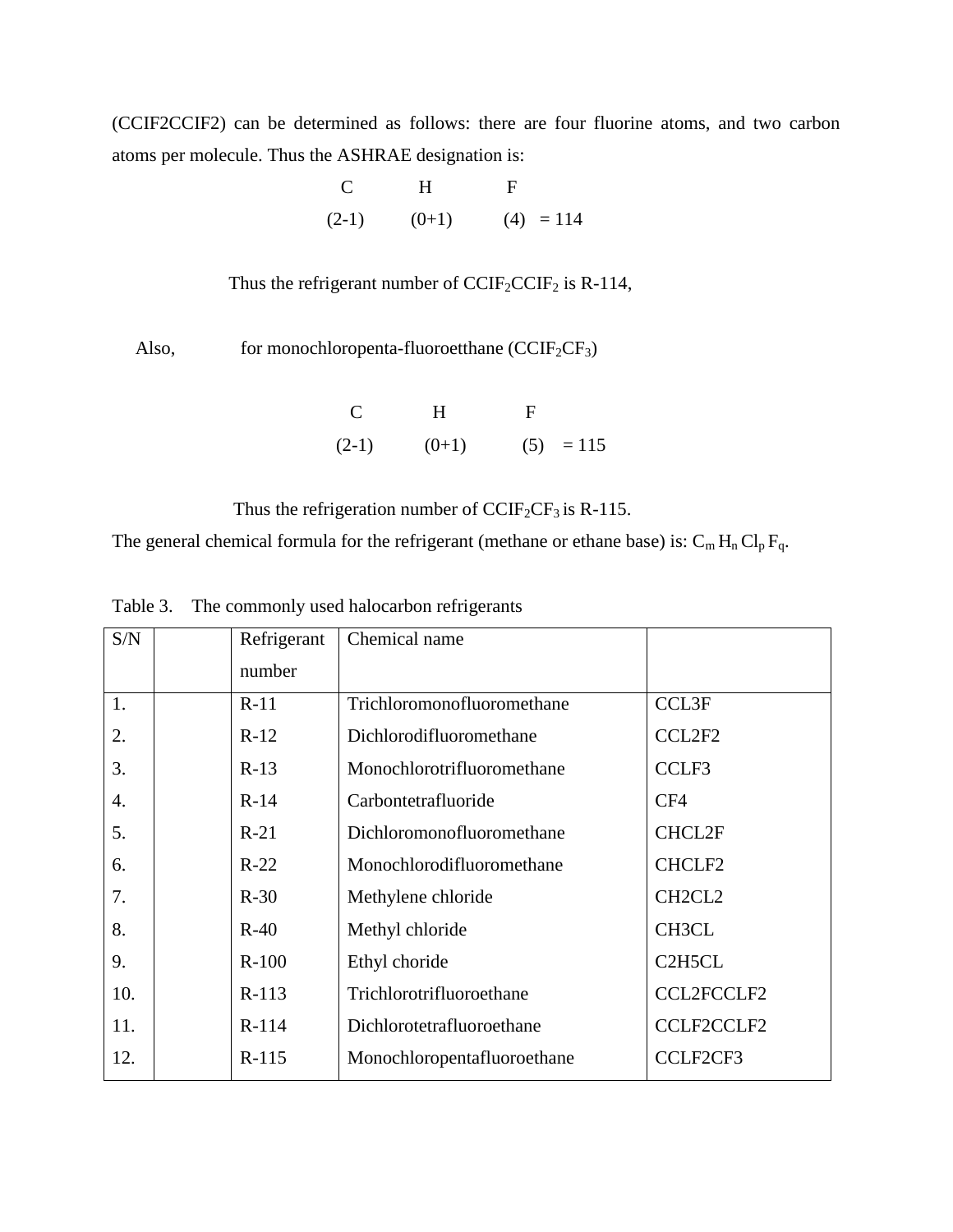Amongst the halo-carbon refrigerants discussed above, only R-11, R-12, and R-22 are the most important and are extensively used nowadays.

Classification of refrigerants: they are broadly divided into (1) primary and (2) secondary refrigerants. Primary refrigerants directly take part in refrigeration system while secondary are first cooled by the primary refrigerants before used for cooling purposes. Primary refrigerants are classified into: (1) halo-carbon, (2) azeotrope (3) inorganic and hydro-carbon refrigerants.

**e. Azeotrope refrigerants:** this refers to a suitable mixture of refrigerants whose vapour and liquid phases retain identical compositions over a wide range of temperatures. However, the mixtures have properties that differ from either of their components.

| Refrigerant | Azoetropic mixing refrigerants | Chemical formula |
|-------------|--------------------------------|------------------|
| number      |                                |                  |
| $R-500$     | 73.8% R-12 and 26.2% R-152     | CCL2F2/CH3CHF2   |
| $R - 502$   | 48.8% R-22 and 51.2% R-115     | CHCLF2/CCLF2CF3  |
| $R - 503$   | 40.1% R-23 and 59.9% R-13      | CHF3/CCLF3       |
| $R - 504$   | 48.2% R-32 and 51.8% R-115     | CH2F2/CCLF2CF3   |

Table 4. Azeotropic refrigerants, chemical formula and refrigerant numbers

**f. Inorganic refrigerants**: these refrigerants were exclusively used before the advent of halocarbon refrigerants, and are still used due to their inherent thermodynamic and physical properties.

Table 5. Inorganic refrigerants their chemical names and refrigerant number.

| Refrigerants number | Chemical name   | Chemical formula |
|---------------------|-----------------|------------------|
| $R-17$              | Ammonia         | NH <sub>3</sub>  |
| R-729               | Air             |                  |
| R-744               | Carbon dioxide  | CO <sub>2</sub>  |
| R-764               | Sulphur dioxide | SO <sub>2</sub>  |
| R-118               | Water           | H2O              |